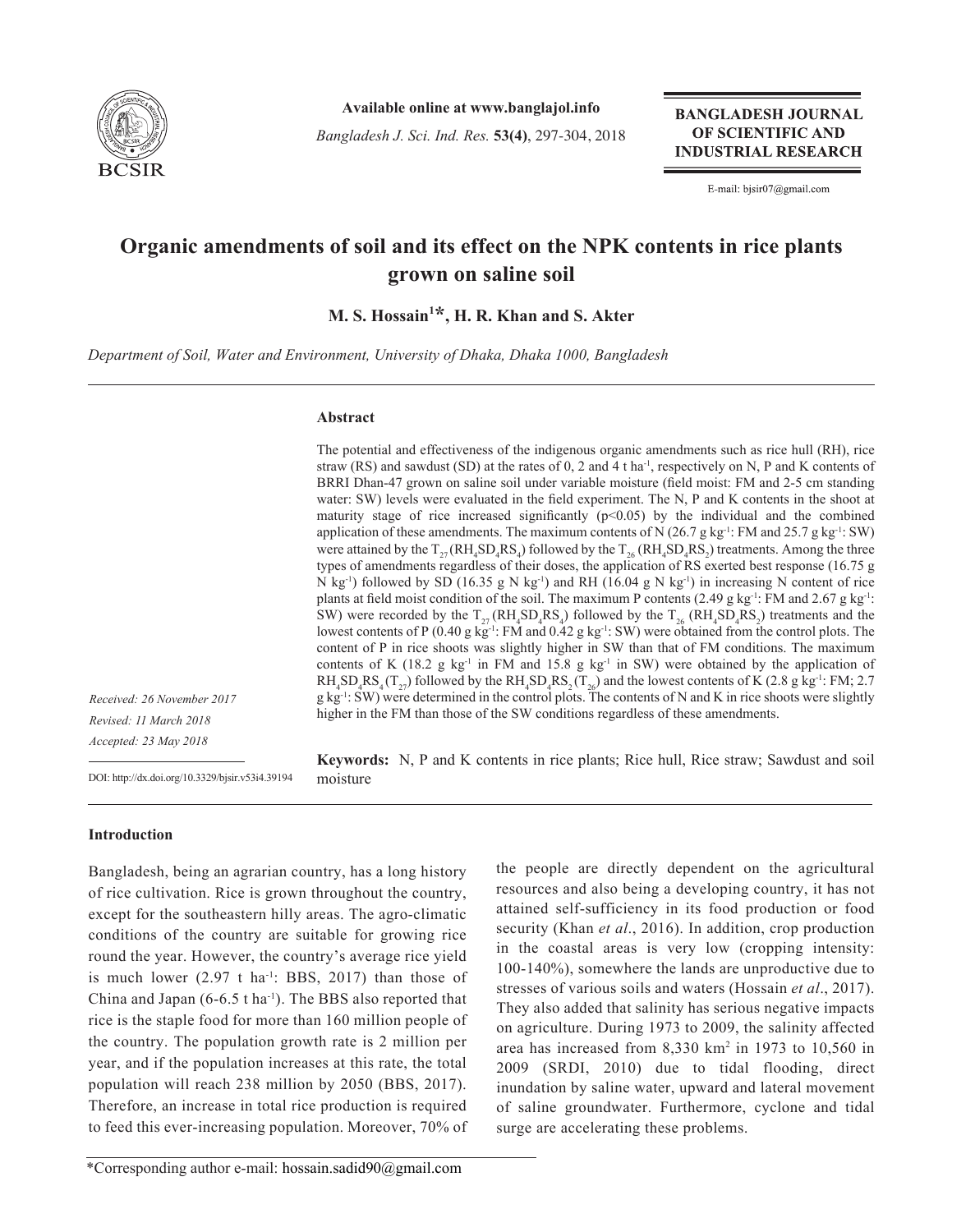In the coastal areas of Bangladesh, saline water is used for irrigation which reduces the growth of most agricultural crops (Hossain *et al*., 2017). They also reported that soil salinity (electrical conductivity:  $EC > 4$  dS m<sup>-1</sup>) is a major abiotic stress which limits plant growth and development, causing yield loss in crop species. Salinity is causing a decline in soil productivity and crop yield which results in severe degradation of bio-environment and ecology as well as responsible for low cropping intensity in the coastal area. Rice has been reported as salt susceptible in both seedling and reproductive stages leading to a reduction of more than 50% in yield when exposed to 6.65 dS m-1 ECe (Reddy *et al*., 2017).

There are various ways for the remediation and proper utilization of saline soils including agronomic practices, use of salt-tolerant crop varieties, use of indigenous organic amendments, phytoremediation, etc. The present state of knowledge demonstrated that among the different methods and techniques, use of indigenous organic amendments can be cost-effective and environmentally sound technology for the remediation of salt impacted sites and also deserve special attention for research and development of coastal salt-affected areas. Rice straw is an organic material available in significant quantities at the farmers' level. Rice straw contains numerous elements essential for plant growth including N, P and K (Gaihre *et al*., 2013). Approximately 40% of N, 30 to 35% of P, and 80–85% of K taken up by rice remain in the straw at crop maturity (Dobermann and Fairhurst, 2002). Conrad (2002) reported that rice straw also contains different biopolymers such as cellulose (32–37%), hemicelluloses (29–37%), and lignin (5–15%). These nutrients are released from these compounds to the soil through mineralization processes and are, therefore, available for subsequent crop growth (Byous *et al.,* 2004). Recycling of rice straw is reported to increase the organic carbon and nutrient contents in soil (Akter *et al*., 2017). Rice hull improved the water holding capacity of the soil. It also increased organic matter content of the soil and subsequently increased crop yield (Begum and Khan, 2014). The application of rice hull and sawdust increased organic matter content in the soil which in turn increased N to the soil and also increased N content in plant tissues (Kaniz and Khan, 2013). Water movement is one of the major problems in saline soils due to the adverse effects of salinity on soil physical properties which may be improved by the application of indigenous organic amendments like rice hull, rice straw, and sawdust. Therefore, the aim of the present study was to evaluate the potential and effectiveness of rice hull, rice straw, sawdust and moisture conditions on N P K contents in rice plant grown in a coastal saline soil.

# **Materials and methods**

## *Field condition*

A field experiment was conducted using BRRI Dhan-47 variety of rice in saline soil at Musulliabad, Kalapara, Patuakhali during January to May (Boro Season), 2016. The site enjoys a tropical monsoon climate and has three main seasons, namely, the monsoon or rainy season, the dry or winter season and the pre-monsoon or summer season. The monsoon season extends from May to October and is warm and humid. During this period, this locality receives about 88% of the total annual rainfall. The dry season extends from November to February and has the lowest temperature and humidity of the year. The pre-monsoon season extends from March to May and has the highest temperature and evaporation of the year.

#### *Field preparation*

Indigenous organic amendments such as rice hull (RH), rice straw (RS) and sawdust (SD) were used for the studied soil. The experiment was conducted following completely randomized block design with 3 factors, such as RH, RS and SW having 3 doses  $(0, 2, 4$  t ha<sup>-1</sup>) of each with 3 replications (considered within the plot) under 2 moisture levels (Field moist: FM and 2-5 cm standing water conditions: SW; Fig. 1). The total number of treatment was 27 (3 RH  $\times$  3 RS  $\times$  3 SD: for each moisture level: Table I). Basal doses of N,  $P_2O_5$ , and  $K_2O$  were applied at the rates of 120, 60 and 80 kg ha<sup>-1</sup>from Urea, TSP and MoP fertilizers, respectively. The whole TSP, MoP and half of the Urea were applied during soil preparation by thorough mixing of the fertilizers with the soil. The remaining Urea was top dressed in two splits, one at active tillering and another at panicle initiation stage of rice.



 **Fig. 1. The layout of the field experiment**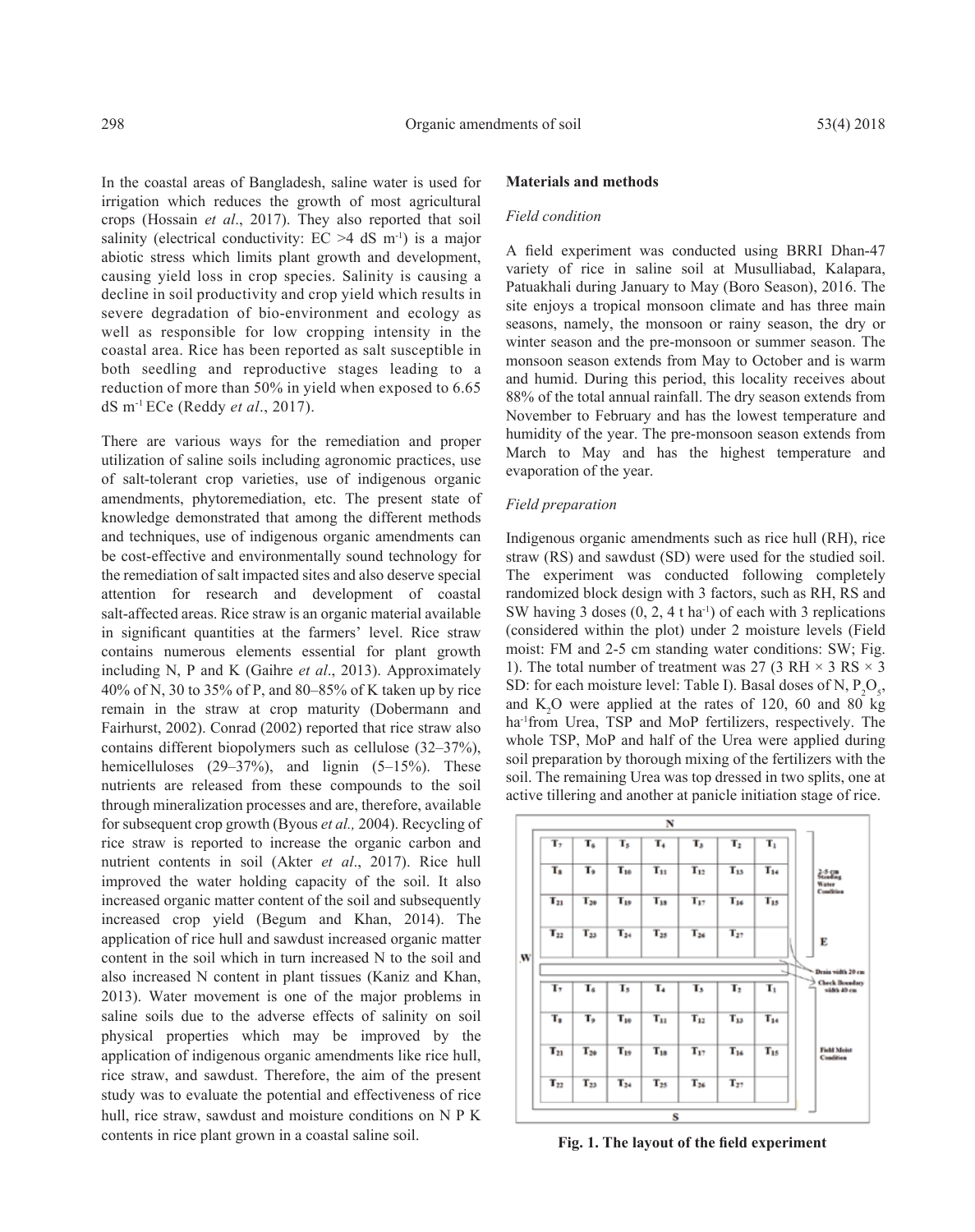|                |                                 | Treatment |                                                 |
|----------------|---------------------------------|-----------|-------------------------------------------------|
| No.            | Denotation                      | No.       | Denotation                                      |
| $T_1$          | Control<br>$(RH_0SD_0RS_0)$     | $T_{15}$  | $RH_4RS_4$                                      |
| T <sub>2</sub> | RH <sub>2</sub>                 | $T_{16}$  | SD <sub>2</sub> RS <sub>2</sub>                 |
| T <sub>3</sub> | $RH_4$                          | $T_{17}$  | SD <sub>2</sub> RS <sub>4</sub>                 |
| T <sub>4</sub> | SD <sub>2</sub>                 | $T_{18}$  | $SD_4RS_2$                                      |
| $T_5$          | SD <sub>4</sub>                 | $T_{19}$  | $SD_4RS_4$                                      |
| $T_6$          | RS <sub>2</sub>                 | $T_{20}$  | $RH2SD2RS2$                                     |
| T <sub>7</sub> | RS <sub>4</sub>                 | $T_{21}$  | $RH2SD4RS2$                                     |
| $\rm T_{8}$    | $RH_2SD_2$                      | $T_{22}$  | $RH_2SD_2RS_4$                                  |
| T <sub>9</sub> | RH <sub>2</sub> RS <sub>2</sub> | $T_{23}$  | $RH2SD4RS4$                                     |
| $T_{10}$       | $RH_2SD_4$                      | $T_{24}$  | $RH4SD2RS2$                                     |
| $T_{11}$       | RH <sub>2</sub> RS <sub>4</sub> | $T_{25}$  | $RH4SD2RS4$                                     |
| $T_{12}$       | RH <sub>4</sub> SD <sub>2</sub> | $T_{26}$  | $RH4SD4RS2$                                     |
| $T_{13}$       | $RH_4RS_2$                      | $T_{27}$  | RH <sub>4</sub> SD <sub>4</sub> RS <sub>4</sub> |
| $T_{14}$       | RH <sub>4</sub> SD <sub>4</sub> |           |                                                 |

**Table I. Treatment combinations**

RH0, RH2, RH4 indicate Rice Hull @ 0, 2, 4 t ha-1;SD0, SD2, SD4 Indicate Saw Dust  $(a, 0, 2, 4$  t ha-1 and RS<sub>0</sub>, RS<sub>2</sub>, RS<sub>4</sub> Indicate Rice straw @0, 2, 4 t ha-1

#### *Transplantation*

Seedlings were collected from the local farmers. Thirty-days-old seedlings of BRRI Dhan-47 were transplanted at the rate of 3 seedlings per hill. The hill to hill and row to row distances were 18 and 22 cm, respectively. For the proper establishment of the rice seedlings, all plots in the field were irrigated with pond water for two weeks after transplantation and then the moisture levels were maintained by the irrigation of same pond water. In the case of moist condition: 70% water content seemed to be enough for the survival of rice plant and did not allow standing water. But in the case of saturated condition: more than 100% water, i.e. 2-5 cm standing water was maintained throughout the growing period. Intercultural operations were performed as required.

#### *Soil analysis*

The physicochemical characteristics of initial soil were determined by following standard methods (Table II). The bulk soil samples were air-dried and crushed to 2 mm before analysis. After treatment with 1 M  $CH_3COONH_4$  (pH 5.0) and with 30%  $H_2O_2$  to remove free salts and organic matter, respectively, particle size distribution of the initial soil was determined by the Hydrometer method (Piper, 1966). Soil pH

was measured by the soil-water ratio of 1:2.5 (Jackson, 1973). The electrical conductivity was determined at a ratio soil: water = 1:5 (Richards, 1954). Organic matter content was determined (Nelson and Sommers, 1982) by wet combustion with  $K_2Cr_2O_7$ . Available N (1.3 M KCl extraction, Jackson, 1973), available P (0.5 M NaHCO<sub>3</sub>, pH 8.5 extraction, Olsen *et*  $al_{1}$ , 1954), available K (Pratt, 1965) and available S (BaCl<sub>2</sub>) turbidity, Sakai, 1978) were determined. Cation exchange capacity was determined by saturation with  $1 M CH_3COONH_4$ (pH 7.0), ethanol washing,  $NH<sub>4</sub>$ <sup>+</sup> displacement with acidified 10 % NaCl, and subsequent analysis by steam (Kjeldhal method) distillation (Chapman, 1965). Exchangeable Na<sup>+</sup>, K<sup>+</sup>,  $Ca^{2+}$  and Mg<sup>2+</sup> were extracted with 1 M CH<sub>3</sub>COONH<sub>4</sub> (pH 7.0) and determined by flame photometry  $(Na^+, K^+)$  and atomic absorption spectrometry  $(Ca^+, Mg^+)$ .

#### *Plant analysis*

Plant samples were collected after harvesting the crop at maturity. The plants per plot were cut at the 1 cm above ground level. The N contents were analyzed by the  $H_2SO_4$ digestion through the micro-Kjeldhal method (Jackson, 1973) and P contents by spectrophotometry (Jackson, 1973); K contents by Gallenkamp flame photometry (Black, 1965). The analysis of variance (ANOVA) of the data and the test of significance of the different treatment means were assessed by Tukey's Range Test at  $5\%$  (p < 0.05) level.

#### **Results and discussion**

#### *Changes in nitrogen content*

The studied rice plants grown in saline soil harvested at maturity and the nitrogen content in the analysed tissues was found to have a positive significant  $(p<0.05)$  influence by the individual application of rice hull, rice straw and sawdust treatments, though their higher rates and combinations were found to have more effective in increasing in N content than that of their individual treatments. The highest contents of N  $(26.7 \text{ g kg}^{-1} \text{ in FM and } 25.7 \text{ g kg}^{-1} \text{ in SW})$  were attained by the application of the  $T_{27}$  (RH<sub>4</sub>SD<sub>4</sub>RS<sub>4</sub>) followed by the  $T_{26}$  $(RH_4SD_4RS_2)$  treatment and the lowest contents of N (6.7g)  $kg<sup>-1</sup>$ in FM and 6.5g kg<sup>-1</sup>in SW) were obtained from the control plots (Fig. 2). Among the three types of amendments regardless of their doses  $(2, 4 \t{t} \text{ ha}^{-1})$ , the individual application of rice straw exerted best response  $(16.75 \text{ g N kg}^{-1} \text{ of } r\text{ice} \text{ straw})$ followed by sawdust  $(16.35 \text{ g kg}^{-1})$  and rice hull  $(16.04 \text{ g kg}^{-1})$ in increasing N content of rice shoot at moist condition of the soil (Table III). The amendments were found less effective (rice straw 14.99 g N kg<sup>-1</sup> of rice straw, sawdust 14.71 g kg<sup>-1</sup> and rice hull 14.20 g kg<sup>-1</sup>) under the standing water condition (Table III). It was also recorded that the contents of N in rice shoots were slightly higher in the FM than that of the SW conditions,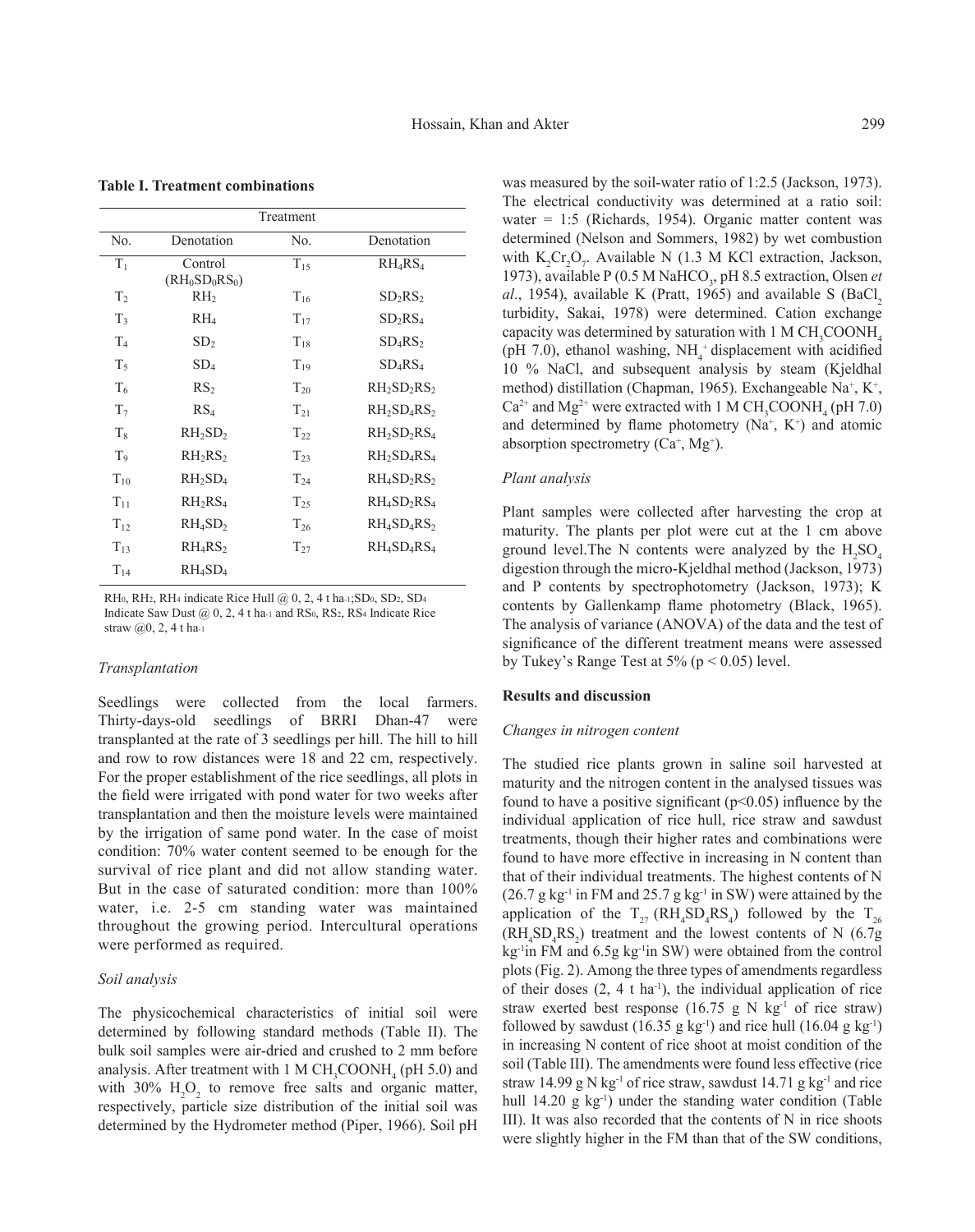| Properties                                                               | Values          |
|--------------------------------------------------------------------------|-----------------|
| Textural Class (Hydrometer Method)                                       | Silty Clay Loam |
| Soil pH (Soil: Water = $1: 2.5$ )                                        | 6.3             |
| EC (Soil: Water = 1:5, dS m <sup>-1</sup> )                              | 4.17            |
| Organic Carbon (g kg <sup>-1</sup> , wet oxidation method)               | 14.3            |
| Total N (Micro Kjeldahl Method, g kg <sup>-1</sup> )                     | 1.4             |
| C/N ratio                                                                | 10.20           |
| Cation Exchange Capacity (C mol kg <sup>-1</sup> )                       | 21.23           |
| Available N (mg kg <sup>-1</sup> , Micro Kjeldahl Method)                | 42              |
| Available S $(mg kg^{-1}$ , Spectrophotometer)                           | 192             |
| Available P $(mg kg^{-1})$ , Spectrophotometer)                          | 14              |
| Available K (mg kg <sup>-1</sup> , Flame photometer)                     | 24.16           |
| <b>Base Saturation Percentage</b>                                        | 53.32           |
| Exchangeable Cations:                                                    |                 |
| $Na+(C mol kg-1, Flame Photometer)$                                      | 4.02            |
| $K^+$ (C mol $kg^{-1}$ , Flame Photometer)                               | 1.90            |
| $Ca^{2+}$ (C mol kg <sup>-1</sup> , Atomic Adsorption Spectrophotometry) | 2.90            |
| $Mg^{2+}$ (C mol kg <sup>-1</sup> , Atomic Adsorption Spectrophotometry) | 2.50            |
| Water Soluble Ions:                                                      |                 |
| $Cl^-(C \text{ mol } L^{-1})$                                            | 2.63            |
| $SO_4^2$ (C mol $L^{-1}$ )                                               | 1.75            |
| Carbonate $(C \text{ mol } L^{-1})$                                      | Nil             |
| Bicarbonate (C mol $L^{-1}$ )                                            | 0.98            |
| Sodium Adsorption Ratio (SAR)                                            | 2.45            |
| Exchangeable Sodium Percentage (ESP)                                     | 18.9            |

**Table II. Physico-chemical characteristics of initial soil (1-15 cm) on oven dry basis**





**Fig. 2. The nitrogen content in plant tissues of rice (BRRI Dhan-47) as influenced by the application of rice hull, rice straw and sawdust under variable moisture conditions**

**Fig. 3. The phosphorus content in plant tissues of rice (BRRI Dhan-47) as influenced by the application of rice hull, rice straw and sawdust under variable moisture conditions**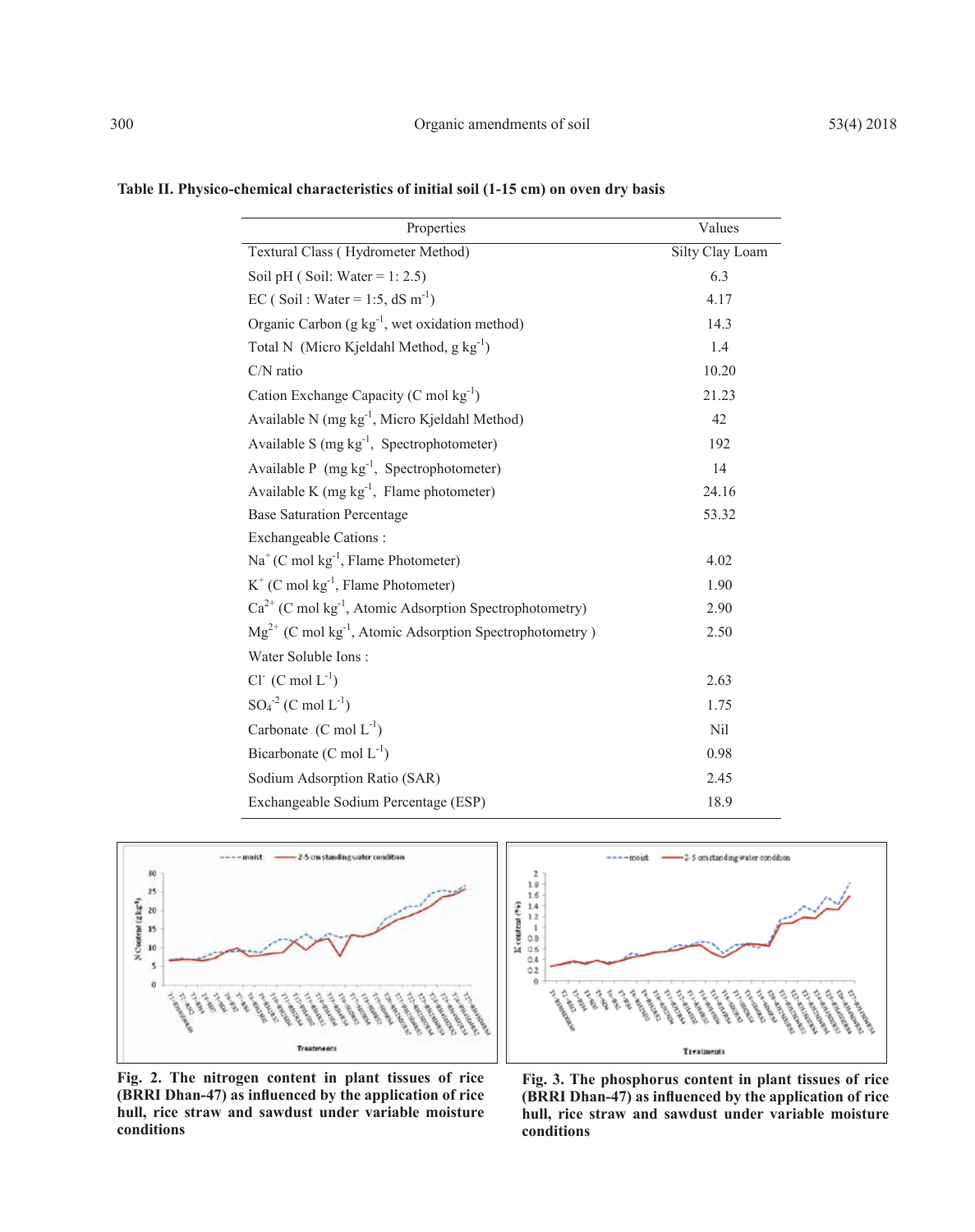which might be due to the more oxidation state of the growing medium in the FM. Based on the superiority of the treatments, in increasing the nitrogen content of rice plant, the order of the treatments should be arranged in the following sequence under the FM condition:

$$
\begin{array}{l} T_{_{27}}\!\!>\!T_{_{25}}\!\!>\!T_{_{26}}\!\!>\!T_{_{26}}\!\!>\!T_{_{24}}\!\!>\!T_{_{23}}\!\!>\!T_{_{22}}\!\!>\!T_{_{21}}\!\!>\!T_{_{20}}\!\!>\!T_{_{19}}\!\!>\!T_{_{13}}\!\!>\!T_{_{13}}\!\!>\!T_{_{14}}\!\!>\!T_{_{16}}\!\!>\!T_{_{14}}\!\!>\!T_{_{2}}\!\!>\!T_{_{10}}\!\!>\!T_{_{17}}\!\!>\!T_{_{18}}\!\!>\!T_{_{15}}\!\!>\!T_{_{16}}\!\!>\!T_{_{17}}\!\!>\!T_{_{18}}\!\!>\!T_{_{17}}\!\!>\!T_{_{18}}\!\!>\!T_{_{16}}\!\!>\!T_{_{17}}\!\!>\!T_{_{18}}\!\!>\!T_{_{16}}\!\!>\!T_{_{17}}\!\!>\!T_{_{18}}\!\!>\!T_{_{18}}\!\!>\!T_{_{18}}\!\!>\!T_{_{19}}\!\!>\!T_{_{10}}\!\!>\!T_{_{18}}\!\!>\!T_{_{18}}\!\!>\!T_{_{19}}\!\!>\!T_{_{10}}\!\!>\!T_{_{10}}\!\!>\!T_{_{10}}\!\!>\!T_{_{10}}\!\!>\!T_{_{10}}\!\!>\!T_{_{10}}\!\!>\!T_{_{10}}\!\!>\!T_{_{10}}\!\!>\!T_{_{10}}\!\!>\!T_{_{10}}\!\!>\!T_{_{10}}\!\!>\!T_{_{10}}\!\!>\!T_{_{11}}\!\!>\!T_{_{12}}\!\!>\!T_{_{13}}\!\!>\!T_{_{14}}\!\!>\!T_{_{15}}\!\!>\!T_{_{16}}\!\!>\!T_{_{17}}\!\!>\!T_{_{18}}\!\!>\!T_{_{18}}\!\!>\!T_{_{19}}\!\!>\!T_{_{10}}\!\!>\!T_{_{10}}\!\!>\!T_{_{10}}\!\!>\!T_{_{10}}\!\!>\!T_{_{10}}\!\!>\!T_{_{10}}\!\!>\!T_{_{10}}\!\!>\!T_{_{10}}\!\!>\!T_{_{10}}
$$

The present results are partially agreed with the earlier findings of Kaniz and Khan (2013). They carried out an experiment using gypsum, rice hull, and rice straw to reclaim saline soil. They reported that N content in plant straw was increased by the application of rice hull and saw dust as these treatments added organic matter, in turn, N to the soil. They also reported that N content in plant tissues was found to be increasedby the application of rice hull and sawdust at the rate of 6 t ha<sup>-1</sup> but declined with the highest rate of 9 t ha<sup>-1</sup> of these organic amendments, which might be due to release of acid to the toxic level by the higher doses of organic amendments that inhibits plant growth as well as N uptake. But in the present experiment, the doses  $(2, 4 \text{ t ha}^{-1})$  of these treatments of RH, RS and SD and their combinations were found to have a significant positive influence on the N

contents of rice plants grown both under the FM and the SW conditions. No evidence of negative influences was noticed which demonstrated that the present doses of the applied amendments were optimum for the studied soil.

#### *Changes in Phosphorus content*

The application of organic amendments at variable rates individually or in combinations showed a significant  $(p<0.05)$ positive influence on the phosphorus contents of rice plants grown under both the FM and the SW conditions. These effects were more pronounced with their higher doses of the treatments and their combinations. The maximum P contents  $(2.49 \text{ g kg}^{-1} \text{ in FM and } 2.67 \text{ g kg}^{-1} \text{ in SW})$  were recorded by the application of the  $T_{27}$  (RH<sub>4</sub>SD<sub>4</sub>RS<sub>4</sub>) followed by the  $T_{26}$  $(RH_4SD_4RS_2)$  treatments and the lowest contents of P (0.40 g)  $kg$ <sup>-1</sup>in FM and 0.42 g kg<sup>-1</sup> in SW) were obtained from the control plots (Fig. 3). It was also observed that the contents of phosphorus in rice shoots were slightly higher in the SW than that of the FM condition, which indicates that phosphorus mobility or uptake by plants was better in the SW condition. This might be due to the favorable pH condition attained by the application of rice hull, rice straw and sawdust, resulting in good nutrition of P in plants. Brady and Weil (1996) reported that organic materials release phosphorus from

**Table III. Comparison of Nitrogen contents (g kg-1) in plant tissues of rice under (a) Field moist and (b) Standing water conditions as influenced by the application of rice hull (RH), rice straw (RS) and sawdust (SD)**

|                                     | $RH \times RS \times SD$ | Rice Straw                     | Saw Dust $(SD: t ha^{-1})$ |                   | RH-               | RS-mean           |                            |
|-------------------------------------|--------------------------|--------------------------------|----------------------------|-------------------|-------------------|-------------------|----------------------------|
|                                     |                          | $(RS: t ha^{-1})$              | $\mathbf{0}$               | 2                 | 4                 | mean              |                            |
|                                     |                          | (a) Field Moist Condition (FM) |                            |                   |                   |                   |                            |
|                                     |                          | 0                              | 6.7x                       | 7.5t              | 8.7 s             |                   | 9.0c                       |
|                                     | $\bf{0}$                 | 2                              | 8.9r                       | 12.7 m            | 12.91             | 10.42c            | $(0 \t{t} \text{ha}^{-1})$ |
|                                     |                          | 4                              | 9.1 r                      | 13.4k             | 13.9 i            |                   |                            |
|                                     |                          | 0                              | 7.2 <sub>u</sub>           | 9.1r              | 11.2q             |                   | 16.0 <sub>b</sub>          |
|                                     | $\overline{2}$           | 2                              | 8.7 s                      | 17.8 <sub>h</sub> | 19.4 g            | 14.25 b           | $(2 \t{t} \text{ha}^{-1})$ |
| Rice Hull (RH: t ha <sup>-1</sup> ) |                          | 4                              | 12.5 <sub>n</sub>          | 21.2 f            | 21.2 e            |                   |                            |
|                                     |                          | 0                              | 6.8 w                      | $12.4\,\sigma$    | 11.7p             |                   |                            |
|                                     | $\overline{\mathbf{4}}$  | 2                              | 13.7 i                     | 24.7 d            | 24.9c             | 17.82 a           | 17.5a                      |
|                                     |                          | 4                              | 13.9 i                     | 25.6 <sub>b</sub> | 26.7a             |                   | $(4 \t{t} \text{ha}^{-1})$ |
| Saw Dust (SD)-mean                  |                          |                                | 9.7c                       | 16.0 <sub>b</sub> | 16.7a             |                   |                            |
| (b) Standing Water Condition (SW)   |                          |                                |                            |                   |                   |                   |                            |
|                                     |                          | 0                              | 6.5 x                      | 6.5x              | 7.2 u             |                   | 7.9c                       |
|                                     | $\bf{0}$                 | 2                              | 8.9r                       | 7.6t              | 12.9k             | 9.6c              | $(0 \t{t} \text{ha}^{-1})$ |
|                                     |                          | 4                              | 9.8 <sub>o</sub>           | 13.4 i            | 13.9 i            |                   |                            |
|                                     |                          | 0                              | 6.7 w                      | 7.6t              | 8.4r              |                   | 13.87 <sub>b</sub>         |
|                                     | $\overline{2}$           | 2                              | 7.9r                       | 15.6 <sub>h</sub> | 17.4 g            | 12.3 <sub>b</sub> | $(2 \t{t} \text{ha}^{-1})$ |
|                                     |                          | 4                              | 8.7 s                      | 18.3 f            | 19.7 e            |                   |                            |
| Rice Hull (RH: t ha <sup>-1</sup> ) |                          | 0                              | 6.8v                       | $9.8\,\mathrm{o}$ | 11.7 m            |                   |                            |
|                                     | $\overline{\mathbf{4}}$  | $\overline{2}$                 | 9.3 p                      | 21.2d             | 24.1 <sub>b</sub> | 16.1a             | 16.1a                      |
|                                     |                          | 4                              | 12.41                      | 23.7 c            | 25.7a             |                   | $(4 \t{tha}^{-1})$         |
| Saw Dust (SD)-mean                  |                          | 8.47 c                         | 13.74 b                    | 15.67 a           |                   |                   |                            |

In a column and row, means followed by a common letter are not significantly different at 5% level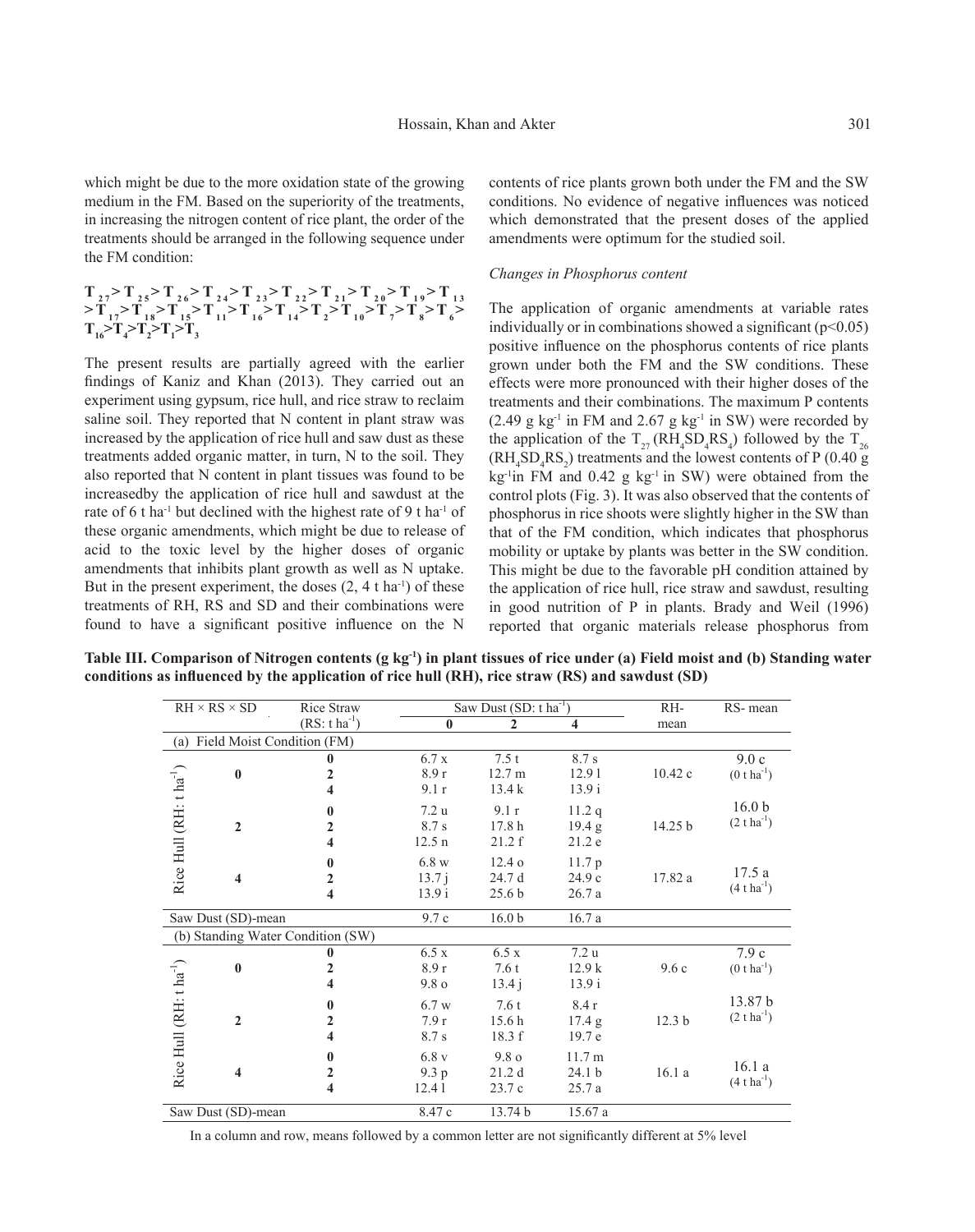|                                     | $RH \times RS \times SD$ | Rice Straw              | Saw Dust $(SD: t ha^{-1})$ |                   |                   | RH-               | RS-mean                    |
|-------------------------------------|--------------------------|-------------------------|----------------------------|-------------------|-------------------|-------------------|----------------------------|
|                                     |                          | $(RS: t ha^{-1})$       | $\Omega$                   | $\mathcal{D}$     | $\overline{4}$    | mean              |                            |
| (a) Field Moist Condition (FM)      |                          |                         |                            |                   |                   |                   |                            |
|                                     |                          | $\bf{0}$                | 0.40 w                     | 0.43 v            | $0.51$ s          |                   | 0.67c                      |
|                                     | $\bf{0}$                 | $\overline{2}$          | 0.47u                      | $0.67$ q          | 1.17j             | 0.71c             | $(0 \t{t} \text{ha}^{-1})$ |
|                                     |                          | $\overline{\mathbf{4}}$ | 0.53r                      | 1.121             | $1.03$ m          |                   |                            |
|                                     |                          | $\bf{0}$                | 0.47u                      | $0.67$ q          | 0.69 <sub>p</sub> |                   | 1.29 <sub>b</sub>          |
|                                     | $\overline{2}$           | $\overline{2}$          | $0.67$ q                   | 1.53h             | 1.75f             | 1.13 <sub>b</sub> | $(2 \t{t} \text{ha}^{-1})$ |
|                                     |                          | 4                       | 0.91 <sub>o</sub>          | $1.67$ g          | 1.83e             |                   |                            |
| Rice Hull (RH: t ha <sup>-1</sup> ) |                          | $\bf{0}$                | 0.64r                      | 1.121             | 1.08 <sub>m</sub> |                   |                            |
|                                     | 4                        | $\boldsymbol{2}$        | 0.91 <sub>o</sub>          | 2.24 <sub>b</sub> | 2.22c             | 1.54a             | 1.42a                      |
|                                     |                          | $\overline{\mathbf{4}}$ | 1.14k                      | 2.07d             | 2.49a             |                   | $(4 \t{tha}^{-1})$         |
|                                     | Saw Dust (SD)-mean       |                         | 0.68c                      | 1.28 <sub>b</sub> | 1.42a             |                   |                            |
| (b) Standing Water condition (SW)   |                          |                         |                            |                   |                   |                   |                            |
|                                     |                          | $\mathbf{0}$            | $0.42$ y                   | $0.66\le$         | 0.69v             |                   | 0.77c                      |
|                                     | $\bf{0}$                 | $\overline{2}$          | 0.74u                      | 1.241             | 1.27 i            | 0.93c             | $(0 \t{t} \text{ha}^{-1})$ |
|                                     |                          | 4                       | $0.81$ s                   | 1.18 <sub>m</sub> | 1.38h             |                   |                            |
|                                     |                          | $\bf{0}$                | 0.57 x                     | 0.95 p            | 0.78t             |                   | 1.39 <sub>b</sub>          |
|                                     | $\overline{2}$           | $\overline{2}$          | 0.87r                      | $1.53$ g          | 1.57f             | 1.17 <sub>b</sub> | $(2 \t{t} \text{ha}^{-1})$ |
| Rice Hull (RH: tha <sup>-1</sup> )  |                          | 4                       | 0.92 q                     | 1.67 e            | 1.74c             |                   |                            |
|                                     |                          | $\bf{0}$                | 0.64 w                     | 0.98 <sub>o</sub> | 1.26k             |                   |                            |
|                                     | 4                        | $\overline{2}$          | 1.17n                      | 1.71d             | 2.41 <sub>b</sub> | 1.57a             | 1.51a                      |
|                                     |                          | $\overline{\mathbf{4}}$ | 1.34i                      | 1.71d             | 2.67a             |                   | $(4 \t{tha}^{-1})$         |
| Saw Dust (SD)-mean                  |                          |                         | 0.83c                      | 1.37 <sub>b</sub> | 1.53a             |                   |                            |

Table IV. Comparison of Phosphorus contents (g kg<sup>-1</sup>) in plant tissues of rice under (a) Field moist and (b) **Standing water conditions as influenced by the application of rice hull (RH), rice straw (RS) and sawdust (SD)**

In a column and row, means followed by a common letter are not significantly different at 5% level

mineralization under the reduced condition and canimprove phosphorus availability by reducing the tendency ofthe mineral fractions to fix phosphorus. Polthanee *et al.* (2011) suggested that the incorporation of rice straw into the soil combined with the cattle manure obtained the maximum P (0.267%) content of the stem of rice which are also agreed with the present findings.

#### *Changes in Potassium content*

The content of potassium in the rice shoot at maturity was found to be increased significantly  $(p<0.05)$  with the increased level of treatments and their combinations. The highest contents of K (1.82% in FM and 1.58% in SW) were obtained by the application of the  $T_{27}$ (RH<sub>4</sub>SD<sub>4</sub>RS<sub>4</sub>) followed by the  $T_{26}$  ( $RH_4SD_4RS_2$ ) treatment and the lowest contents of K (0.28% in FM and 0.27% in SW) were obtained from the control plot (Fig. 4). It was also observed that contents of potassium in rice shoots were slightly higher in the FM than that of the SW condition, which might be due to fixation and release, and ultimately loses potassium under the standing water condition. Ashrafi *et al*. (2010) conducted a study on

the effects of organic manures (cow dung, poultry manure, water hyacinth compost and wild aroid scompost) on nitrogen, phosphorus and potassium contents ingrain, husk, stem and root of rice grown in an arsenic-contaminated soil and reported that in straw, with the application of different



**Fig. 4. The potassium content in plant tissues of rice (BRRI Dhan-47) as influenced by the application of rice hull, rice straw and sawdust under variable moisture conditions**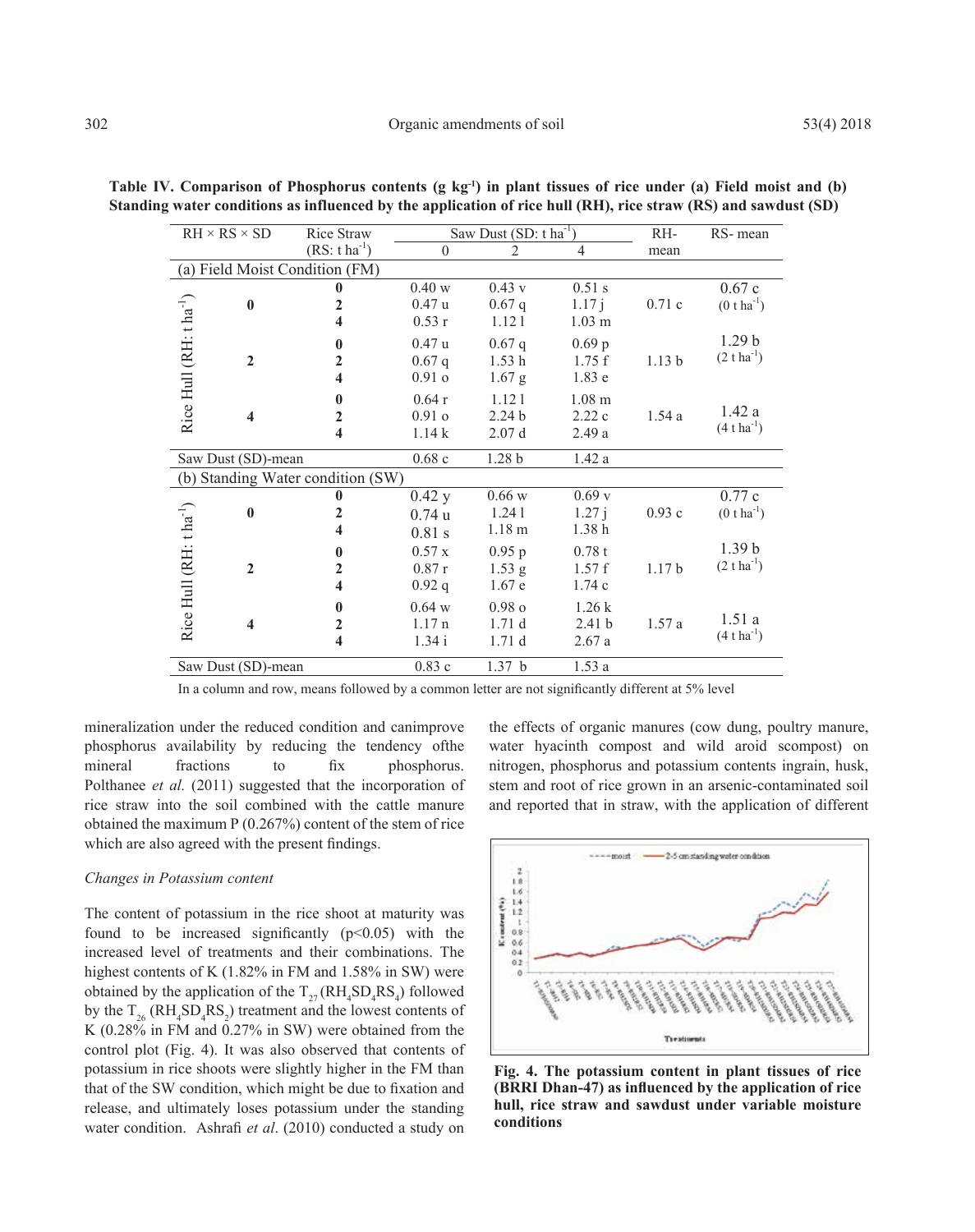| $RH \times RS \times SD$            | Rice Straw                        | Saw Dust $(SD: t ha^{-1})$ |                      |                   | RH-               | RS-mean                    |  |  |
|-------------------------------------|-----------------------------------|----------------------------|----------------------|-------------------|-------------------|----------------------------|--|--|
|                                     | $(RS: t ha^{-1})$                 | 0                          | $\overline{2}$       | 4                 | mean              |                            |  |  |
|                                     | (a) Field Moist Condition (FM)    |                            |                      |                   |                   |                            |  |  |
|                                     | $\bf{0}$                          | 0.28x                      | 0.34 w               | 0.38s             |                   | 0.91 <sub>b</sub>          |  |  |
| $\bf{0}$                            | $\overline{2}$                    | 0.35u                      | 0.51q                | 0.68j             | 0.47c             | $(0 \t{t} \text{ha}^{-1})$ |  |  |
|                                     | 4                                 | 0.37 t                     | 0.67k                | $0.62$ n          |                   |                            |  |  |
|                                     | $\mathbf{0}$                      | 0.32 w                     | 0.51q                | $0.53$ p          |                   | 0.80c                      |  |  |
| $\mathbf{2}$                        | 2                                 | 0.48r                      | 0.71 i               | $1.15$ g          | 0.76 <sub>b</sub> | $(2 \t{t} \text{ha}^{-1})$ |  |  |
| Rice Hull $(RH: tha^{-1})$          | $\overline{\mathbf{4}}$           | $0.54 \text{ o}$           | 1.20 f               | 1.39d             |                   |                            |  |  |
|                                     | $\mathbf{0}$                      | 0.35 w                     | 0.67k                | 0.74h             |                   |                            |  |  |
| $\overline{\mathbf{4}}$             | $\overline{2}$                    | $0.65$ m                   | 1.29 <sub>e</sub>    | 1.42c             | 1.02a             | 0.99a                      |  |  |
|                                     | $\overline{\mathbf{4}}$           | $0.71$ i                   | 1.57 <sub>b</sub>    | 1.82a             |                   | $(4 \t{t} \text{ha}^{-1})$ |  |  |
| Saw Dust (SD)-mean                  |                                   | 0.45c                      | 0.83 <sub>b</sub>    | 0.97a             |                   |                            |  |  |
|                                     | (b) Standing Water condition (SW) |                            |                      |                   |                   |                            |  |  |
|                                     | $\bf{0}$                          | 0.27t                      | $0.32$ s             | 0.38q             |                   | 0.43c                      |  |  |
| $\mathbf{0}$                        | $\mathbf{2}$                      | 0.32 s                     | 0.44p                | 0.69 <sub>h</sub> | 0.45c             | $(0 \t{t} \text{ha}^{-1})$ |  |  |
| Rice Hull (RH: t ha <sup>-1</sup> ) | 4                                 | 0.37r                      | $0.55 \; \mathrm{m}$ | 0.68 i            |                   |                            |  |  |
|                                     | $\mathbf{0}$                      | 0.32 s                     | $0.44\,\mathrm{p}$   | $0.52$ n          |                   | $0.76$ ab                  |  |  |
| $\overline{2}$                      | $\overline{2}$                    | 0.48 <sub>o</sub>          | 0.65 i               | 1.07 <sub>g</sub> | 0.70 <sub>b</sub> | $(2 \t{t} \text{ha}^{-1})$ |  |  |
|                                     | 4                                 | 0.551                      | 1.08 f               | 1.19d             |                   |                            |  |  |
|                                     | $\mathbf{0}$                      | 0.38q                      | 0.58k                | 0.67 i            |                   |                            |  |  |
| $\overline{\mathbf{4}}$             | $\overline{2}$                    | 0.64k                      | 1.17e                | 1.33c             | 0.91a             | 0.87a                      |  |  |
|                                     | $\overline{\mathbf{4}}$           | $0.52$ n                   | 1.35 <sub>b</sub>    | 1.58a             |                   | $(4 \t{tha}^{-1})$         |  |  |
| Saw Dust (SD)-mean                  |                                   | 0.43c                      | 0.73 <sub>b</sub>    | 0.90a             |                   |                            |  |  |

**Table V. Comparison of Potassium contents (%) in plant tissues of rice under (a) Field moist and (b) Standing water conditions as influenced by the application of rice hull (RH), rice straw (RS) and sawdust (SD)**

In a column and row, means followed by a common letter are not significantly different at 5% level

organic manures, the highest contents of N, P and K in rice plant tissues were 0.77%, 0.88%, and 1.66 % respectively. The present findings showed that highest contents of N (2.67%: FM, 2.57%: SW), P (0.24%: FM, 0.28%: SW), K (1.82%: FM, 1.58%: SW) were obtained by application of highest doses of the RH, RS and SD treatments with their combinations and are in agreement with the above findings. Regardless of rates of the amendments, rice hull, rice straw and sawdust (mean values of RH, RS, SD; Table IV and V) exerted almost similar positive effects on the N, P and K contents in rice shoots, but the effects varied under variable moisture conditions. The trend of the effect of the amendments was always similar for N and K uptake regardless of treatments and moisture conditions, which might be due to their synergistic nature of the N and K.

#### **Conclusion**

The findings concluded that the application of rice hull, rice straw and sawdust individually or in combinations increased the nitrogen, phosphorus and potassium nutrition of rice under both the field moist and the standing water conditions. The synergistic nature of N and K uptake by plants were also confirmed by the treatments, regardless of their kinds, application rates and condition of the experiment though the P contents in the rice plants showed almost a reverse trend. The maximum N, P and K contents in rice plant tissues were determined by the highest rate and combinations of the

treatments under both the FM and the SW conditions. Among the amendments, regardless of their doses, rice straw exerted the best response followed by sawdust and rice hull in increasing N and K contents of rice plants under the moist condition of the soil. With the combined application of higher doses of these amendments, different responses by the rice plants were observed due to moisture variations, which suggest that optimum moisture condition of the saline soil is prerequisite when the application of organic amendments are considered in order to boost up the nutritional value of rice.

#### **Acknowledgement**

The study was carried out under the project entitled 'Multidisciplinary Approaches for Green Transformation and Development of Agriculture in Salt-affected Coastal Soils Under Changing Climatic Conditions' funded by the Ministry of Science and Technology (Ref. MOST No. BS-109/1038/2015-2016 dated 08.12.2015). We are grateful to the ministry of Science and Technology for providing NST fellowships for the  $1<sup>st</sup>$  and  $3<sup>rd</sup>$  authors (Ref. MOST No.39.00.0000.012.20.004.16-409 dated 04.09. 2016).

#### **References**

Akter S, Khan HR and Hossain MS (2017), Potentials of Rice straw, Rice hull and Sawdust on the Growth and Yield performance of Rice Grown under variable moisture